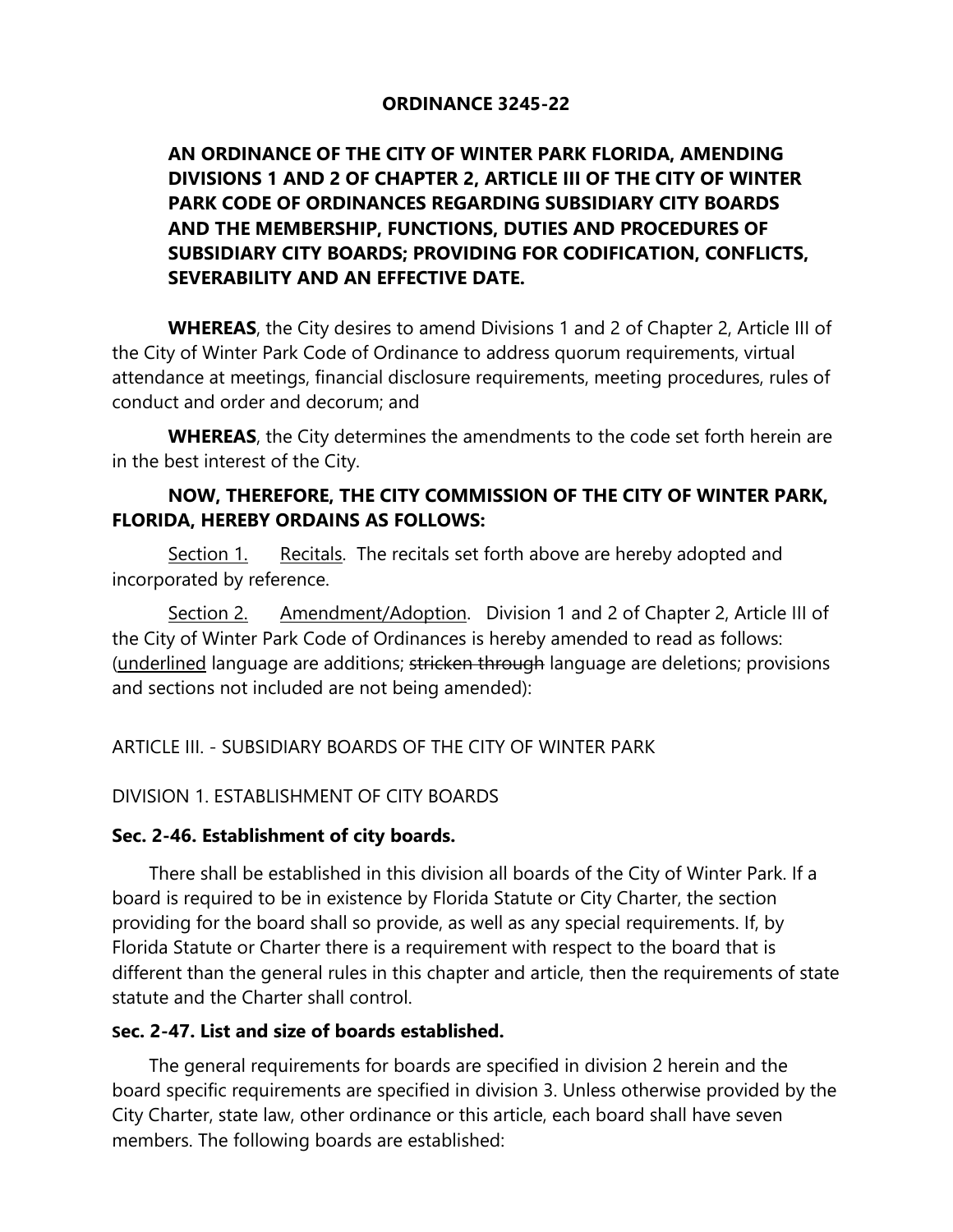- (1) Board of adjustments;
- (2) Civil service board (also sits as the independent personnel review board);
- (3) Code compliance board (which also sits as the nuisance abatement board and performs the functions of a code enforcement board pursuant to F.S. ch. 162);
- (4) Community redevelopment agency;
- (5) Community redevelopment advisory board;
- (6) Construction board of adjustments and appeals;
- (7) Economic development advisory board;
- (8) Historic preservation board;
- (9) Housing authority board;
- (10) Keep Winter Park beautiful and sustainable advisory board;
- (11) Lakes and waterways advisory board;
- (12) Parks and recreation advisory board;
- (13) Transportation advisory board;
- (14) Planning and zoning board;
- (15) Public art advisory board;
- (16) Utilities advisory board;
- (17) Winter Park Firefighters' pension board;
- (18) Winter Park Police Officers' pension board;
- (19) Orange Avenue overlay appearance review advisory board;
- (20) Tree preservation board.
- (21) Lake Killarney advisory board.
- (22) Winter Pines Golf Course Advisory Board.

## **DIVISION 2. GENERALLY**

## **Sec. 2-48. General rules applicable to subsidiary boards and ad hoc committees of the City of Winter Park.**

- (a) *Appointment of members.*
	- (1) With the exception of the civil service board and as otherwise provided by ordinance, including as may be set forth in this article, pursuant to Section 2.19(c), City Charter, the members of all boards of the city shall be appointed as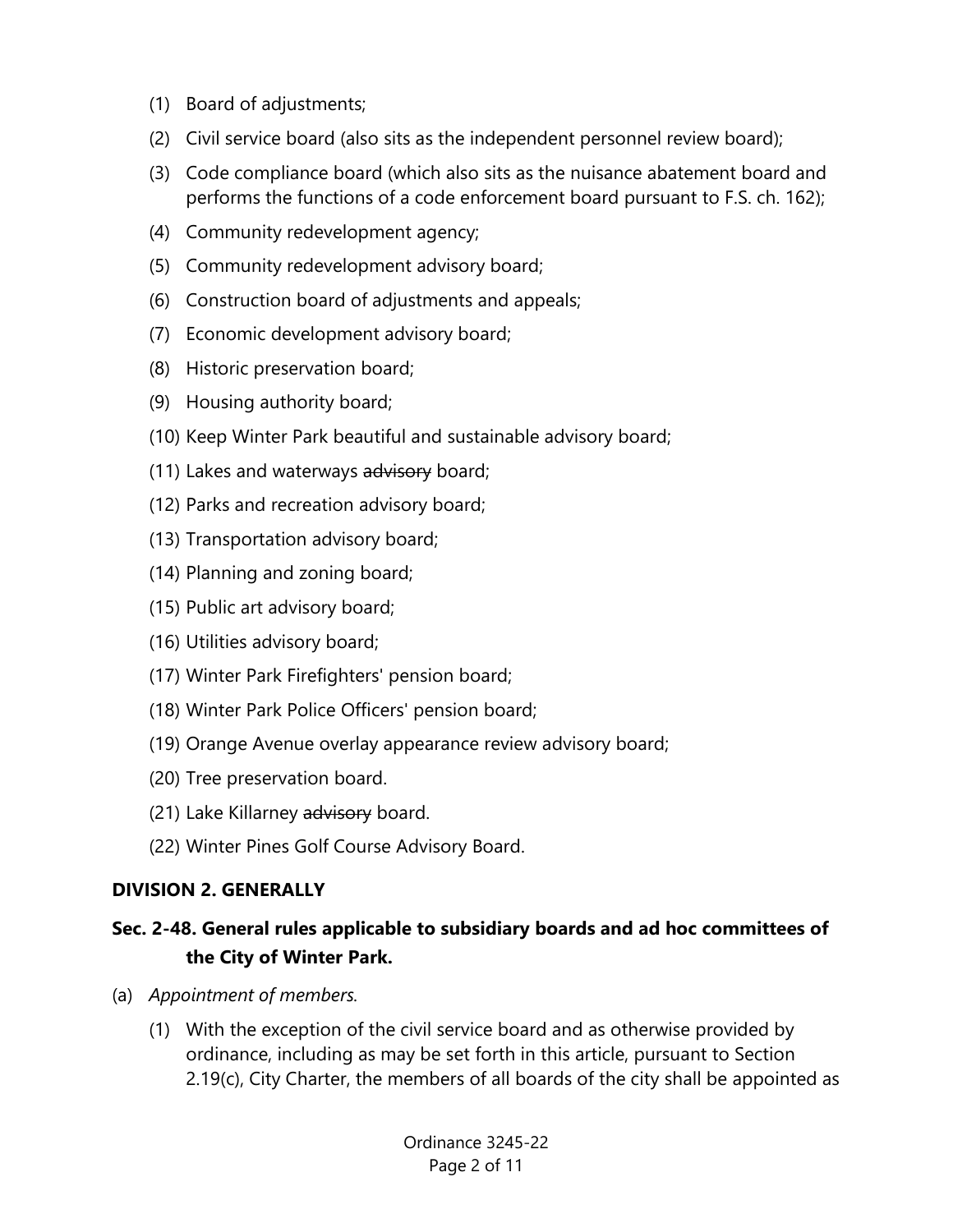described in Section 2.19(a), City Charter generally at the second regular city commission meeting occurring after the mayor or city commissioner responsible for making an appointment(s) is sworn in for a new term of office; however, this provision does not prevent the mayor or city commissioner from delaying a decision on appointments for which they have responsibility.

- (2) For boards and ad hoc committees appointed pursuant to Section 2.19(a), City Charter, each membership position on a city board and ad hoc committee will be assigned seat numbers 1 through 7. Seats number 1 through 4 will be those positions appointed by each of the city commissioners with the same corresponding seat number (e.g., city commissioner holding seat no. 1 will appoint seat no. 1 on each city board and ad hoc committee, etc.). Seats 5 through 7 will be those positions appointed by the mayor.
- (3) When considering appointments, the mayor and city commissioners should take into consideration for applicable boards or ad hoc committees as set forth in this article, specialized knowledge or vocations required or desired for persons serving on boards or ad hoc committees.
- (4) The city commission may adopt rules governing the process for making nominations and appointments to board or ad hoc committee positions appointed by the city commission as a body to the extent not inconsistent with general law, the Charter or any ordinance.
- (b) *Removal of members.* Members of city boards and ad hoc committees are subject to removal, with or without cause, at any time. Members of city boards or ad hoc committees whose seats are appointed by the mayor shall serve at the mayor's pleasure. Members of city boards or ad hoc committees whose seats are appointed by a city commissioner shall serve at the pleasure of the city commissioner holding the commission seat that appointed the member. Members of city boards or ad hoc committees whose seats are appointed by the city commission shall serve at the pleasure of the city commission. This provision is intended to be supplemental to, and not in conflict with, the provisions of F.S. § 112.501 which concerns the procedure for removal or suspension of a member of a municipal board for cause. In instances when a member is removed for cause, the procedures in F.S. § 112.501 shall apply.
- (c) *Resignations.* Members of all boards and ad hoc committees shall be entitled to resign at any time by delivery of written notice thereof to the city commission.
- (d) *Quorum.* A quorum shall be established if at least a majority of the total board or ad hoc committee membership is physically in attendance at a meeting. There must be at least a majority of the total board in physical attendance at a meeting in which a quasi-judicial decision of the board is made; once a physical attendance quorum is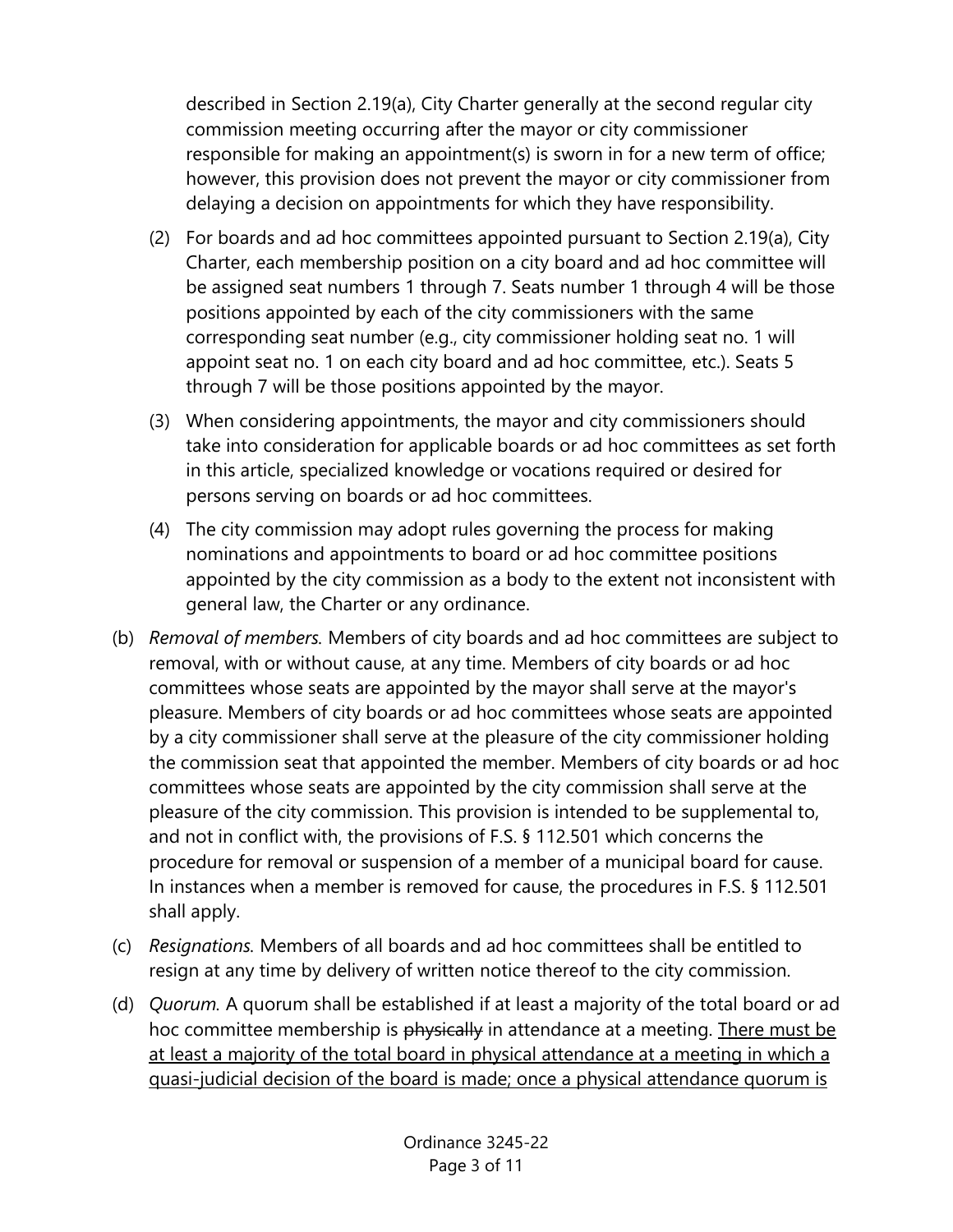established other members of the board may attend the meeting virtually and participate and vote on quasi-judicial decisions. A board or ad hoc committee member who has declared a voting conflict and abstains from voting shall count for establishing the quorum if that member is physically present at the meeting. For a motion to be approved, at least a majority of the members present at a board or ad hoc committee meeting in which a quorum has been established must vote in favor of such motion; except that the provisions of this sentence do not apply to boards requiring a different minimum vote requirement as set forth in other portions of this article or as otherwise required by law. If a quorum is not present, the members of a board or ad hoc committee in attendance at a meeting may take action to continue agenda items to a future meeting and adjourn the meeting for lack of quorum. So long as a meeting is properly noticed and is in compliance with the requirements of the Sunshine Law, less than a quorum of a board or ad hoc committee may meet for the purposes of discussion so long as there is no action or vote taken at such meeting and the issue discussed is not a quasi-judicial matter that was scheduled as a public hearing item.

- (e) *Applicability of rules of ethics.* No member shall take any action or vote if such vote or action is prohibited by a standard of conduct or voting conflict of interest as defined or prohibited in the code of ethics for public officers and employees stated in F.S. ch. 112 or if such action or vote is in violation of the Code of the City of Winter Park. The city attorney will conduct annual board orientation providing board members training in the areas of open government, public meetings, public records, ethics, ex parte communications, quasi-judicial proceedings and related matters.
- (f) *Financial disclosure.* Members of certain boards are required to file a financial disclosure in a manner that complies with financial disclosure as set forth in F.S. § 112.3145. The city clerk will monitor compliance in accordance with State Statute. Any member not complying with financial disclosure requirements will be removed from the board.
- (fg) *Vacancies.* When a vacancy in a board or ad hoc committee member seat occurs, the mayor, the city commissioner or the city commission as body who is responsible for appointing that member's seat or position shall promptly appoint a person to fill the vacancy. A vacancy shall be filled for the unexpired term of the member whose term becomes vacant.
- (gh) *Representation by member of third parties.* No member of a board or ad hoc committee shall represent a third party in any proceeding before such board to which the member belongs.
- (hi) *Role and responsibility of members of subsidiary boards of the City of Winter Park.* Members of subsidiary municipal boards shall have such authority as provided by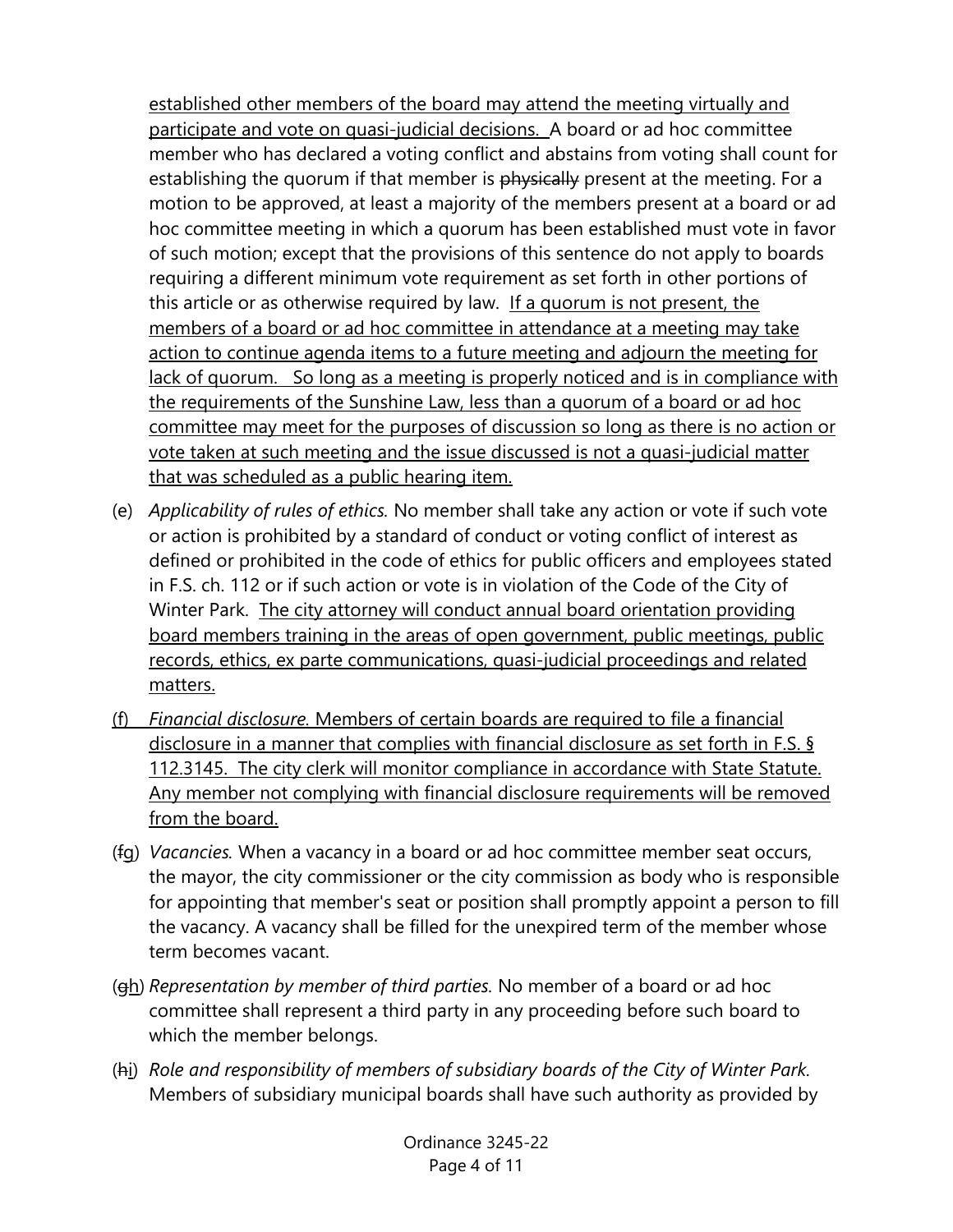law, including ordinances of the City of Winter Park and the City Charter. No member of a board shall exceed his or her delegated authority, and except to the extent Florida law or an ordinance or Charter provision expressly requires the board to perform an adjudicatory function as a quasi-judicial board, the function and duty of each subsidiary board and the members of those boards is limited to acting in an advisory capacity only, by which the members of the various city boards are authorized to receive and gather information, attend board meetings, and apply their best efforts to render advice and recommendations to the commission of the City of Winter Park in the interest of the city and its residents. Although city boards may make recommendations concerning provisions of the City Code, no member of a city board shall, by virtue of such office, have the authority to represent the City of Winter Park in any action to enforce the City Code or any provision thereof.

- (ij) *Term in office and reappointment.* Unless otherwise required by Florida Statutes, City Charter or as otherwise provided by ordinance, each member of the city's boards shall have a term that generally overlaps with the term of office of the mayor or city commissioner's seat that appoints such board seat, except that such board member's term shall start from the date of appointment and end upon the earlier of the following to occur: (i) when such board member's successor is appointed, or (ii) 75 days after the end of the term of office for the mayor or city commissioner that appoints the board seat. A person may serve up to two consecutive terms on the same city board. Following a break in service of at least one year, a former member may be appointed again to the same board subject to the limitation expressed herein. The serving of a partial term of office on a city board due to filling a vacancy shall not count towards the term limits set forth in this subsection.
- (jk) *Attendance, virtual participation by telephone, and procedures if there is lack of a quorum.* Each member of a city board or ad hoc committee shall be automatically terminated from the board if the member misses three consecutive meetings, or if the member is absent from more than 50 percent of the scheduled meetings of the board in any 12-month period. Should a board or committee member be terminated, the appointing mayor/commissioner shall be notified and reappoint promptly.

Each member of a city board may participate in a meeting virtually up to three times per year subject to rules and procedures as may be adopted governing virtual attendance. A member desiring to attend a meeting virtually must provide its board's staff liaison advance notice of the member's desire to attend a meeting virtually. by telephone if he or she gives good cause for the need to appear by telephone, and in such instances the appearance by telephone shall be counted as the member being present at the meeting. However, a member participating by telephone may only vote if a physical quorum is present at the meeting, and votes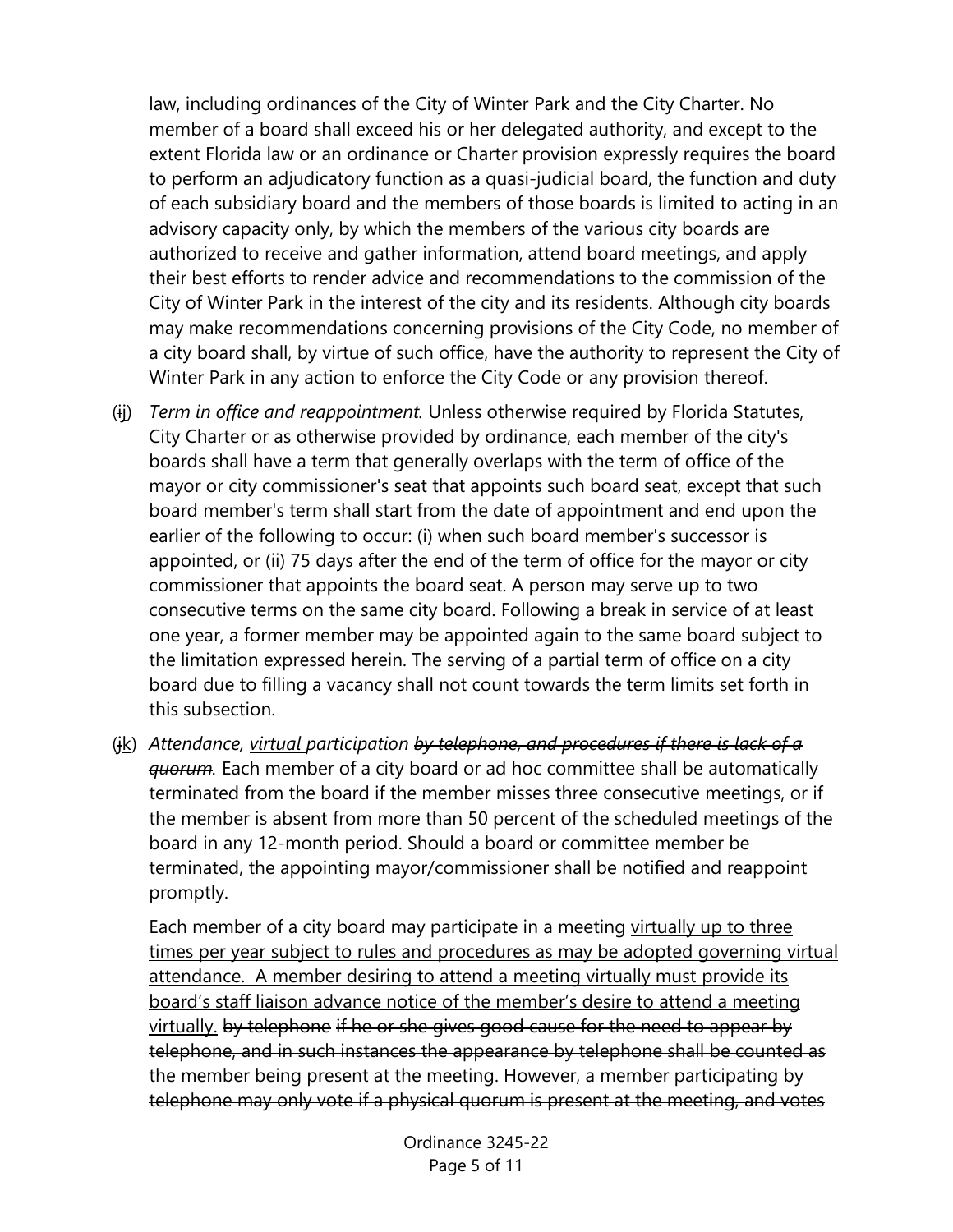and other action may not be taken at a meeting unless a quorum of members is physically present at the meeting. Notwithstanding, if a quorum is not physically present, the members who are in attendance may vote to adjourn the meeting for lack of a quorum. And, so long as a meeting is properly noticed and is in compliance with the requirements of the Sunshine Law, less than a quorum of a board may meet for purposes of discussion so long as there is no action or vote taken at such meeting.

- (l) *Meeting Procedure.* Unless otherwise prescribed by the ordinance or charter, advisory boards shall follow the following meeting procedures:
	- 1. All meetings of the board shall be in accordance with the Sunshine Law, F.S. § 286.011, and the records thereof shall be public records as required by F.S. ch. 119 unless the record is specifically subject to a statutory exemption.
	- 2. Board will follow a standardized agenda format provided by the City Clerk's office.
	- 3. Development of the agenda packet is the responsibility of the staff liaison. Discussion/action items may be added to an agenda by the following methods:
		- a. The City Commission will submit to the boards a slate of topics to be addressed.
		- b. From time to time, the Commission may request a specific task be considered for advice to the Commission by the Board.
		- c. Individual board members may suggest a topic for discussion or analysis during a meeting and if a quorum of the board agrees to hear the topic it will be introduced for discussion in a subsequent meeting.
		- d. The staff liaison may place items on the agenda for information to, or action by, the board.
	- 4. Agenda packets should be published and distributed one week before the meeting, but no less than three business days before the meeting.
	- 5. Each board's staff liaison shall be responsible to keep minutes of its proceedings as required by law, showing at a minimum the date, time and place of the meeting, members physically in attendance, appearing by virtually, and absent, and also showing each matter discussed, moved, and voted upon. The records of each matter voted upon shall show the vote of each member on each question, and those members absent or abstaining or otherwise failing to vote. All such records shall be kept, and the minutes and records of official actions shall be public records and retained in the office of the city clerk.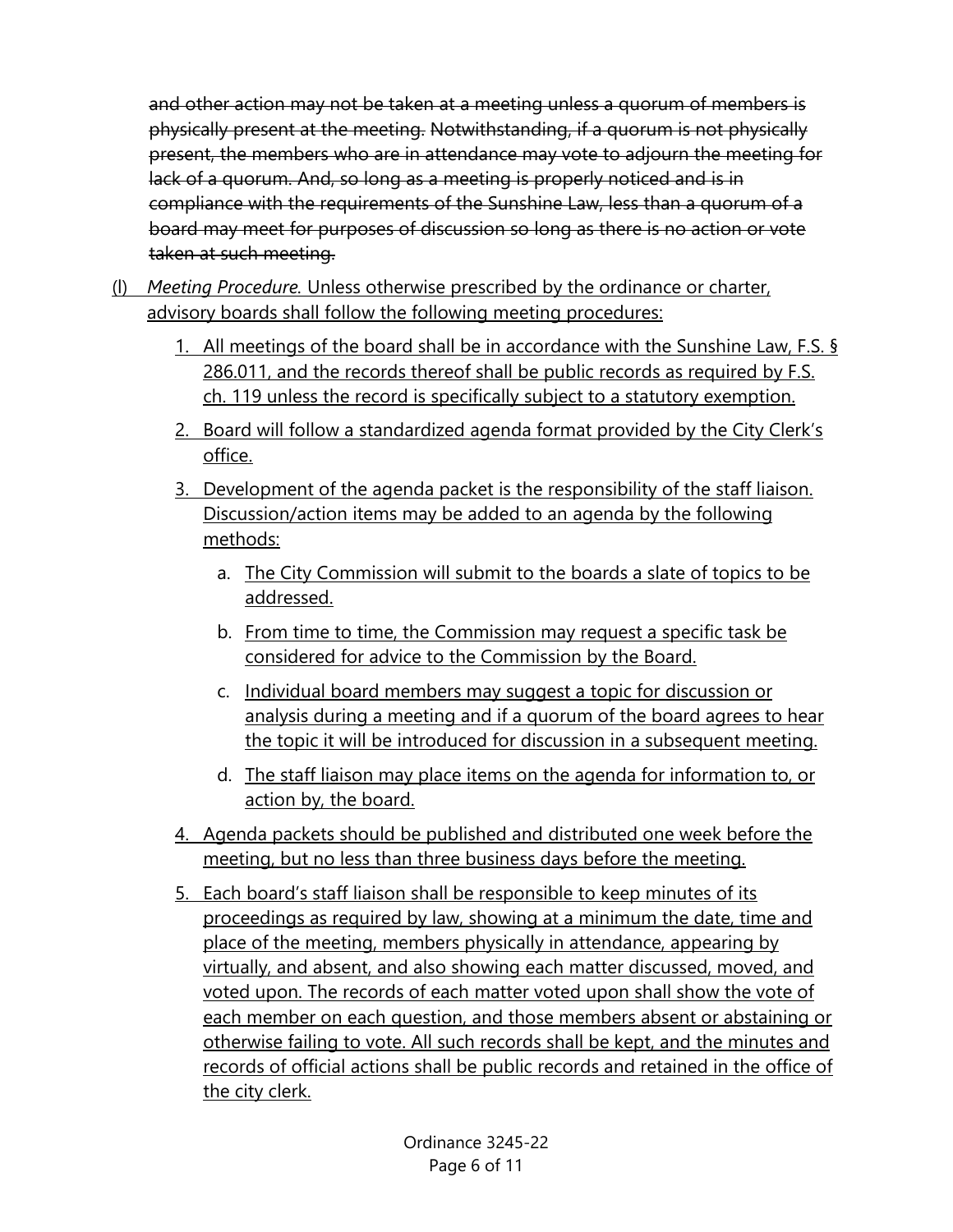- a. Minutes shall be made available to the public within 30 days of the meeting.
- 6. All subsidiary boards shall allow for public comment in the manner required by Chapter 2013-227, Laws of Florida.
	- a. Generally, a Advisory boards will accept public comment virtually on general, non-quasi-judicial matters.
	- b. Quasi-Judicial Boards will only accept public comment on quasi-judicial matters at the meeting. Specifically, members of the public may not comment virtually on a quasi-judicial matter.
- 7. From time to time, an advisory board may choose to have a work session or subcommittee meeting of a smaller group of members to discussion and consider recommendations to the advisory board as a whole. The work session or subcommittee meetings require minutes, but do not require the minutes to be approved by the entire advisory board.
- (km) *Evaluation process.* Each city board shall make provision for an annual selfevaluation process by which it and the individual board members are evaluated, and the activity and accomplishments of each board shall thus be annually evaluated and reported to the commission. The city manager shall work with the presiding officer or designee of each city board to ensure that the report concerning the evaluation of each board member and each board is presented to the city commissioner prior to the first day of April each year to insure that the information is available before the annual appointment of members at the first meeting in May of each year. The city manager shall develop a standard city form and format for evaluations that will be used for each subsidiary board of the city. The city manager shall recommend the evaluation instrument and format and the city commission shall approve the same with such revisions as the commission determines may be appropriate.
- (ln) Ad hoc committees. The city commission may, from time to time, establish by ordinance certain committees of an ad hoc nature to study a particular issue. In accordance with Section 2.19(c), City Charter, an ordinance creating an ad hoc committee may specify the number of positions on such ad hoc committee and how appointments to such ad hoc committee are to be made in a manner that may differ from the provisions of this article. An ad hoc committee will have a limited scope of responsibility and will address only the issue or issues designated, and following the study of such matters shall report the findings of their work to the commission with recommendations. Unless otherwise established by the city commission or extended by action of the commission, no ad hoc committee shall continue in existence beyond 180 consecutive calendar days following the effective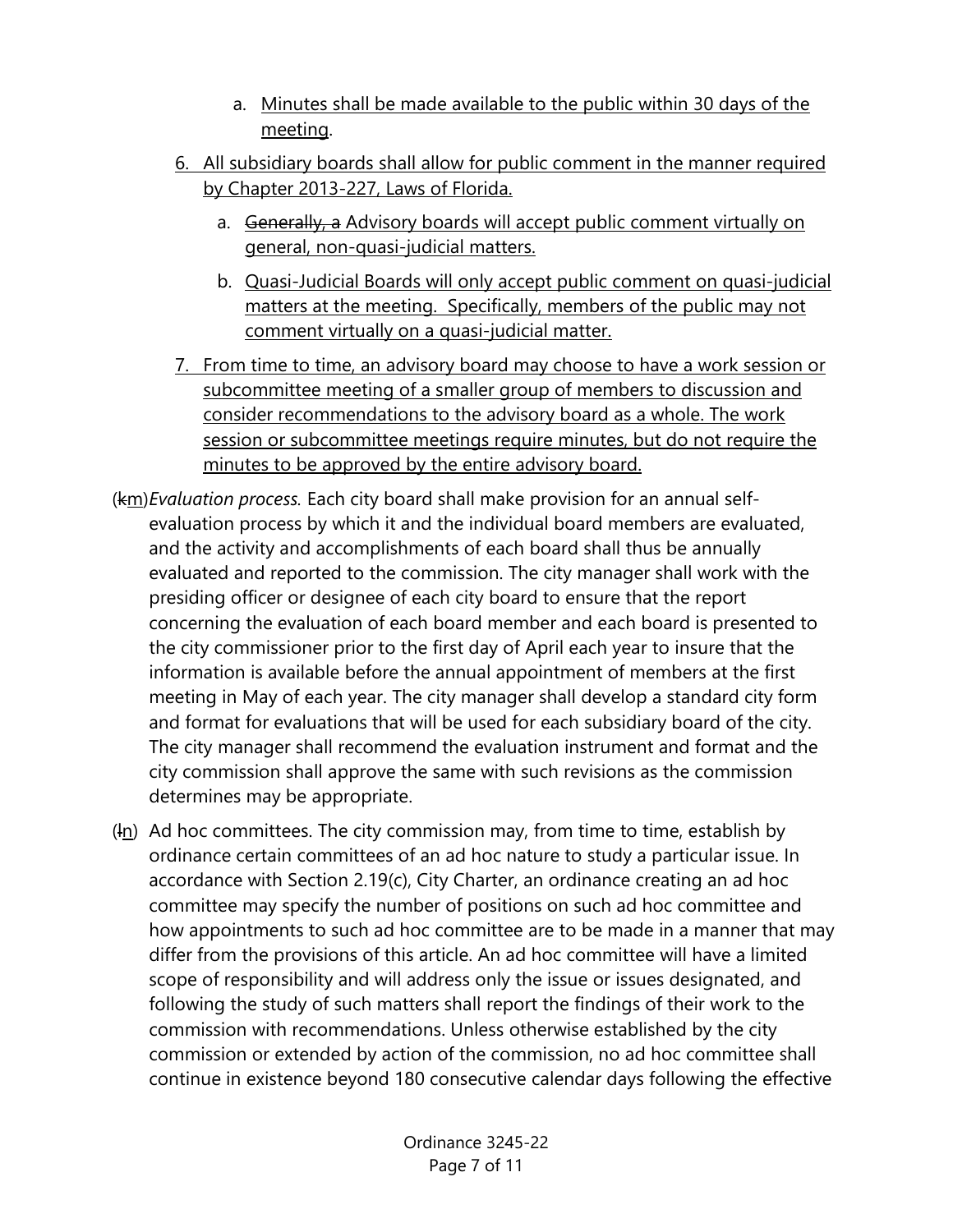date of the resolution or ordinance providing for the establishment of the ad hoc committee.

- (mo) *Sunset of boards unless a board is required by statute or Charter.* Except for those boards that are required to be in existence pursuant to Florida Statute or City Charter, each city board shall sunset and terminate every five years following May 1, 2011, unless the board is renewed by a majority vote of the commission. This will allow the commission to evaluate the effectiveness and need for the particular board on a regular basis. Notwithstanding this provision, any advisory board may be terminated at any time by a majority vote of the city commission, unless such board is required by Florida Statute or Charter. The following quasi-judicial boards will not sunset: board of adjustments; planning and zoning; construction board of adjustments and appeals; code compliance; civil service; lakes and waterways advisory board and lake killarney board (to the extent it hears stormwater fees appeals); historic preservation board (to the extent it acts in a quasi-judicial capacity with respect to recommendations for or against rezonings, demolitions, developments, lot splits, lot consolidations or conditional uses that could impact historic resources identified in the Florida Master Site File Survey of the City of Winter Park, reviews applications for certificates of review for designated landmarks, resources and property within designated districts, or approves variances appropriate for the preservation of historic resources in conjunction with applications for certificates of review); and the tree preservation board (to the extent it sits as a quasi-judicial board with respect to the consideration of applications for tree removal permits and appeals to the tree preservation board from any denial of an application or any of the conditions attached to the approval of a tree removal permit, or to the extent it sits as a quasi-judicial board with respect to the recommendation of modification of building plans or variances regarding the preservation of protected trees, or the waiver of up to a maximum of five parking spaces for the purposes of preserving existing protected trees). Additionally, without first complying or satisfying legally imposed conditions, the community redevelopment agency and the housing authority may not be abolished.
- (np) *Expenses and reimbursement.* No member of any board shall receive a salary or fee for service as a member. However, the city manager may authorize reimbursement of necessary expenses for travel, per diem or other expenses if the same are documented in advance and approved by the city manager in writing in advance of the member incurring such expense while on official business for the city, it being a requirement that no expense will be reimbursable unless it is reasonably related to city business performed by a member of a subsidiary board of the City of Winter Park.
- (oq) *Internal rules of conduct.*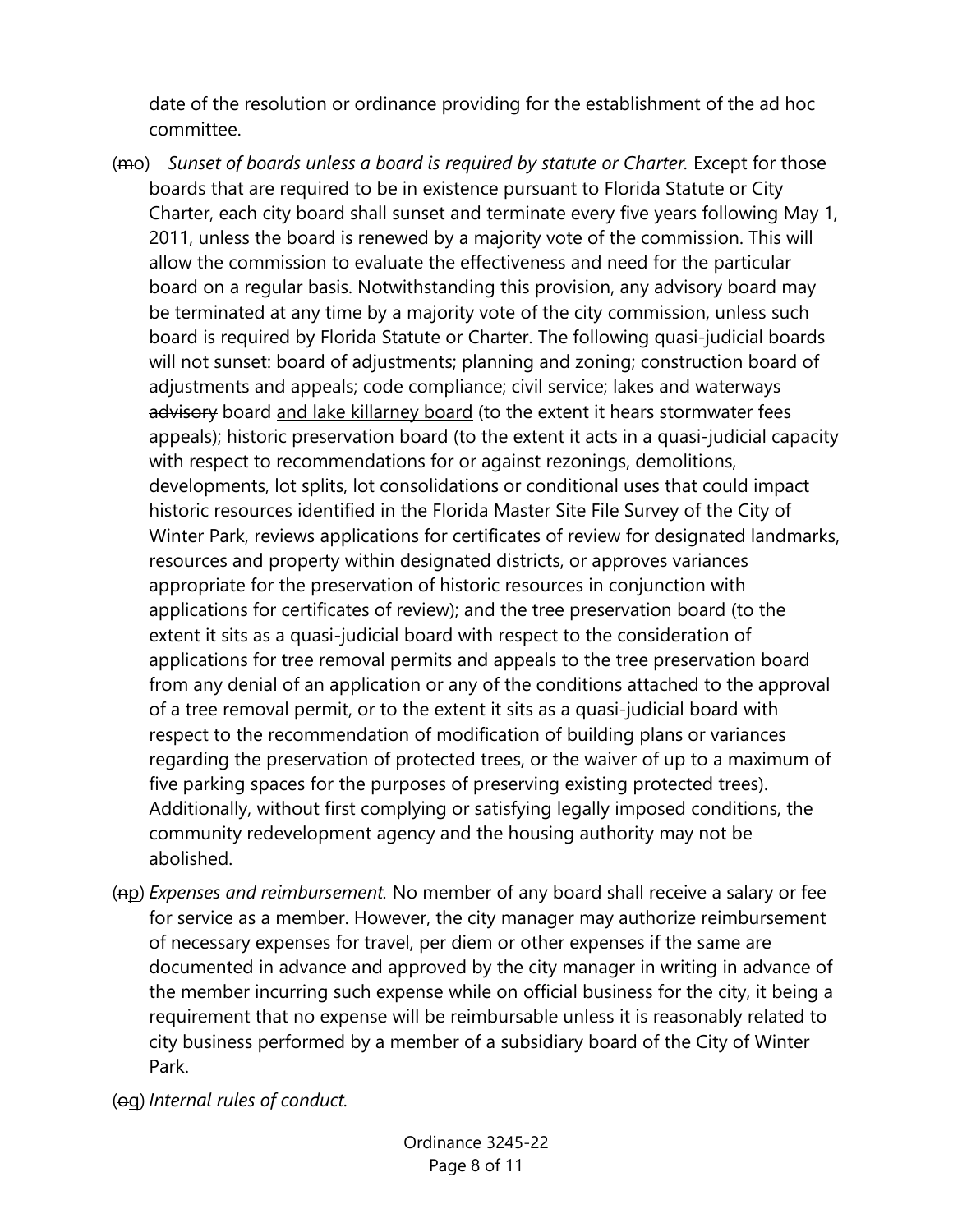- (1) Each board shall comply with the rules established by code, charter or policy.
- (2) Each board shall may adopt such rules as are necessary to the conduct of its business.
- (3) Each board shall elect a chair and vice-chair from its membership on an annual basis. All meetings of the board shall be in accordance with the Sunshine Law, F.S. § 286.011, and the records thereof shall be public records as required by F.S. ch. 119 unless the record is specifically subject to a statutory exemption. Election of the chair and vice-chair will take place at the second meeting following the Commission's annual board appointments. Vacancies in the position of chair or vice-chair should be filled at the subsequent regular meeting of the board following the occurrence of the vacancy.
- (4) The city manager, city attorney and/or a designated city staff member shall be reasonably available upon request to provide technical support and advice to assure each board that it is operating in conformance with the requirements of law. Each board shall be responsible to keep minutes of its proceedings as required by law, showing at a minimum the date, time and place of the meeting, members physically in attendance, appearing by telephone, and absent, and also showing each matter discussed, moved, and voted upon. The records of each matter voted upon shall show the vote of each member on each question, and those members absent or abstaining or otherwise failing to vote. All of such records shall be kept, and the minutes and records of official actions shall be public records and retained in the office of the city clerk.

## (r) *Order and decorum*.

- 1. The members shall maintain and preserve order and decorum and not disrupt the proceedings.
- 2. Members of the public attending board meetings shall observe the same rules of order and decorum applicable to the board members and not disrupt the proceedings.
- (ps) *Residency requirement.* Unless nonresidency in the City of Winter Park is a requirement of the City Charter, Florida Statutes or division 3 hereof, the city commission and its members shall appoint residents of the City of Winter Park to city boards.
- (qt) *Provision of legal and staff services.* To the extent not specifically mentioned in division 3 of this chapter and article, a subsidiary board of the City of Winter Park may request from the city manager that the city manager direct staff or the city attorney to provide technical and legal support to the board with respect to such matter or matters that may be identified by the board.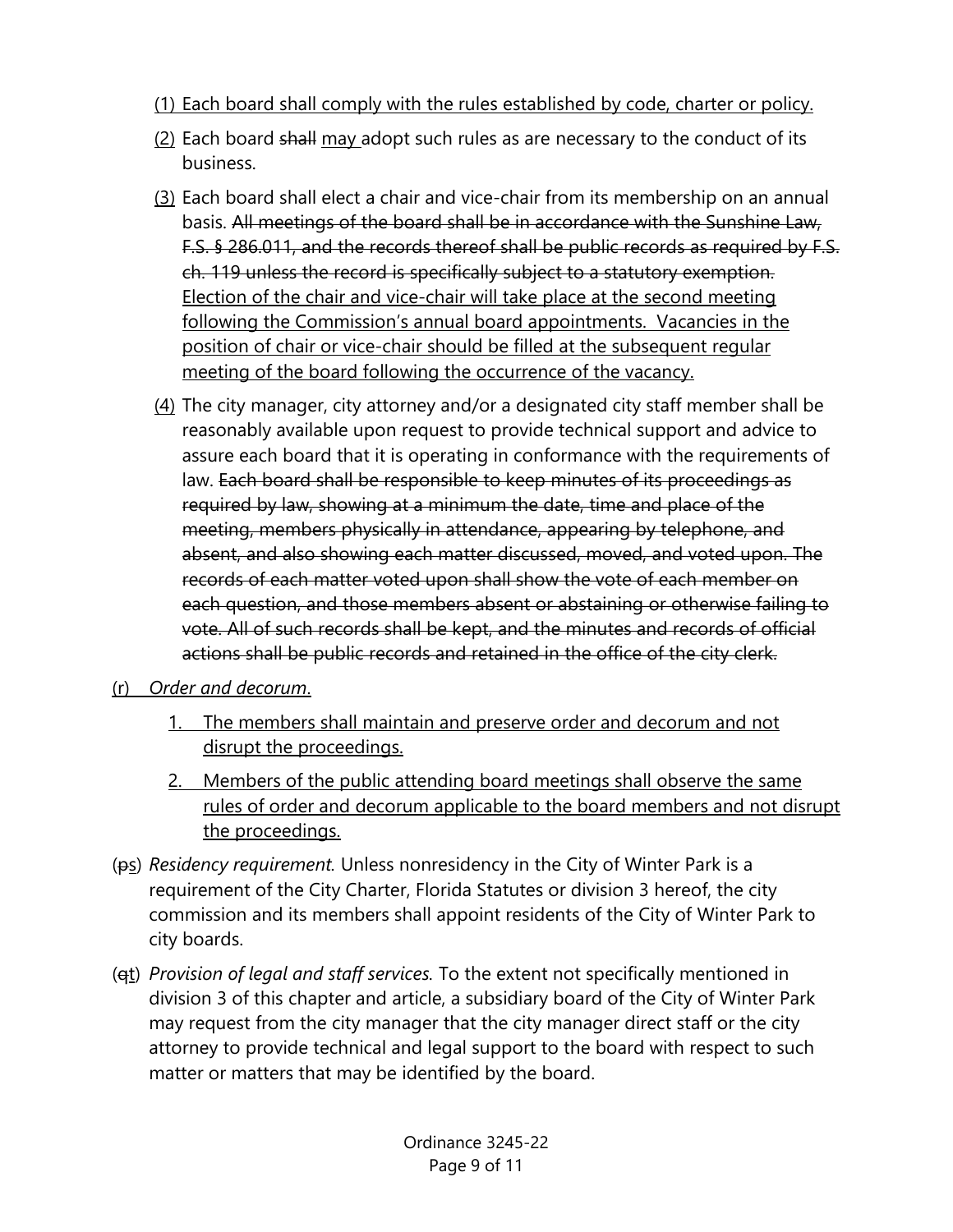- (ru) *Frequency of meetings.* Unless otherwise provided with respect to a specific board of the City of Winter Park, each board shall provide in its internal rules of procedure the frequency and schedule for its meetings. The board shall notify the city clerk and city manager in writing with respect to the schedule of meetings established by such board. Unless a board determines otherwise for good cause, it shall meet monthly. However, if it is not necessary to hold monthly meetings to conduct the business of the board, the board shall provide for an alternative schedule of meetings.
- (s) All subsidiary boards shall allow for public comment in the manner required by Chapter 2013-227, Laws of Florida.
- (tv) *Fundraising.* Each board shall have the role and function with respect to fundraising to explore opportunities and to give advice and make recommendations to the city commission, and in all instances the city commission shall be the responsible entity to enter specific fundraising programs in behalf of the City of Winter Park.

# **Sec. 2-49. Divisions 1 and 2 apply to all city boards.**

Except as otherwise expressly provided in division 3, with respect to a specific board, the Charter, or Florida Statutes, the requirements governing city boards stated in divisions 1 and 2 of this article shall apply to each city board.

Section 3. Codification. Section 2 shall be codified in the City Code. Any section, paragraph number, letter or heading within the Code may be changed or modified as necessary to effectuate the codification. Grammatical, typographical and similar or like errors may be corrected in the Code, and additions, alterations and omissions not affecting a material substantive change in the construction or meaning of this Ordinance may be freely made.

Section 4. Severability. If any section, subsection, sentence, clause, phrase or portion of this Ordinance is for any reason held invalid or unconstitutional by any court of competent jurisdiction, whether for substantive, procedural or any other reason, such portion shall be deemed a separate, distinct and independent provision and such holding shall not affect the validity of the remaining portion or portions hereof or hereto.

Section 5. Conflicts. In the event of any conflict between this Ordinance, or any part thereof, with any of the provisions of other City Ordinances or the City Code, this Ordinance shall control.

Section 6. Effective Date. This Ordinance shall become effective immediately upon adoption of the City Commission of the City of Winter Park, Florida.